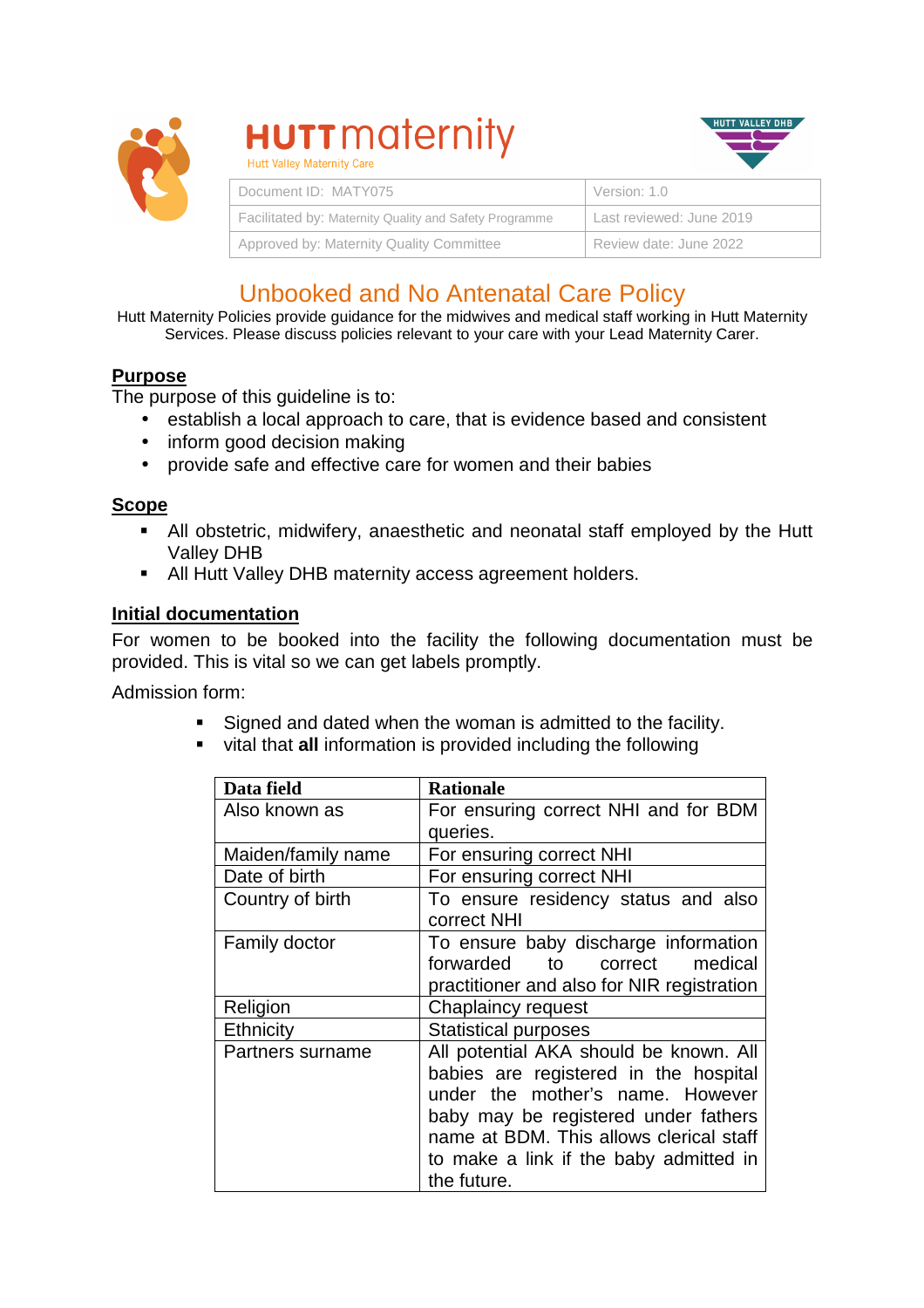## **On Arrival**

- Identify risk factors and deal with any emergency first. Refer to appropriate policy/guideline.
- Conduct a comprehensive pregnancy assessment of the woman including a physical examination (Section 88, 2007). Obtain obstetric, medical and mental health history.
- Careful history taking of dates and LMP.
- Baseline maternal observations, BP, Pulse, Temperature, Respiration and Urinalysis.
- History of foetal movements.
- Palpation, size of baby, lie and presentation. Be mindful of assuming that there is only one baby.
- Ascertain foetal heart. CTG advised as no history of foetal wellbeing available during pregnancy.
- Previous obstetric history.
- History of any addiction including alcohol.
- History of medical conditions and medication.
- History of mental health issues.
- Allergies.
- History of smoking.
- Take 'first' antenatal bloods, Group and Hold & PET screen via a cannula. Notify lab and request Hep B antibody to be done on that day. This ensures that a baby requiring vaccination and anti globulin receives this in a timely manner.
- Consult with on call obstetrician.
- Screen and document accurately for Intimate Partner Violence (IPV)
- Assess for cultural/spiritual preferences.
- Assess family support, ascertain confidentiality issues.

Check Concerto for any Child Protection alerts and also check with ACMM if woman is on the "Vulnerable women's list"

#### **Items to be covered in care plan as per section 88 if it is appropriate at the time to commence.**

The care plan means the process by which the Lead Maternity Carer and the woman will develop a plan of care for herself and her baby. The documentation of this plan is kept in the clinical notes. The Lead Maternity Carer will commence and document a Care Plan covering, as a **minimum**, the following items when is appropriate:

- Schedule and location of visits for pregnancy care;
- How continuity of care will be achieved;
- How to access the LMC in urgent situations
- Cultural safety requirements
- Education plan during pregnancy and following birth
- Referral to other midwifery, medical, social and diagnostic services
- Smoking cessation options
- Screening for infectious diseases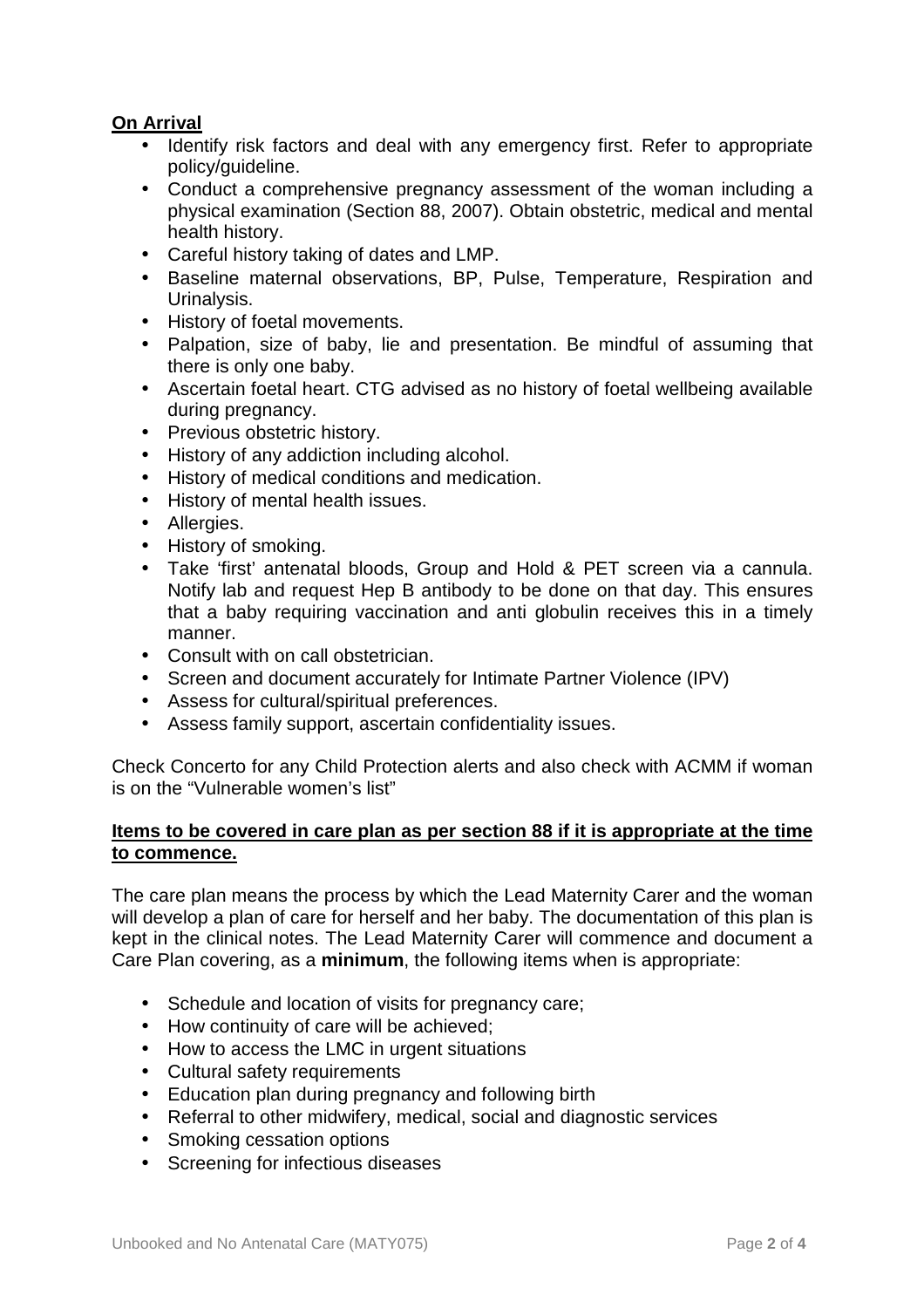- Assessment of risk for intimate partner violence
- Location of birth and other services including booking in to facility or arrangements for home birth
- Presence of others at birth
- Birth environmental and position for birthing
- Options and preference for monitoring, intervention, and treatments
- Handling of placenta
- Breastfeeding or other feeding requirements
- Responsibility that is being given to hospital midwives for breastfeeding
- Likely stay in the Maternity Facility and planning for going home
- Requirements for postnatal care
- Risk of postnatal depression and support options
- Advice regarding contraception and sexuality; and
- Referral to Well Child Provider and the timing for this.
- NIR

(Section 88, (2007), P 40.)

#### **References**

Ministry of Health. (2012) Guidelines for Consultation with Obstetric and Related Medical Services (Referral Guidelines). Wellington: Ministry of Health

Ministry of Health (2007). Maternity Services. Section 88 of the New Zealand Public Health and Disability Act 2000. Wellington: Author

#### **Informed Consent**

The right of a consumer to make an informed choice and give informed consent, including the right to refuse medical treatment, is enshrined in law and in the Code of Health and Disability Consumers' Rights in New Zealand. This means that a woman can choose to decline treatment, referral to another practitioner, or transfer of clinical responsibility. If this occurs follow the process map on page 18 of the Referral Guidelines (Ministry of Health, 2012).